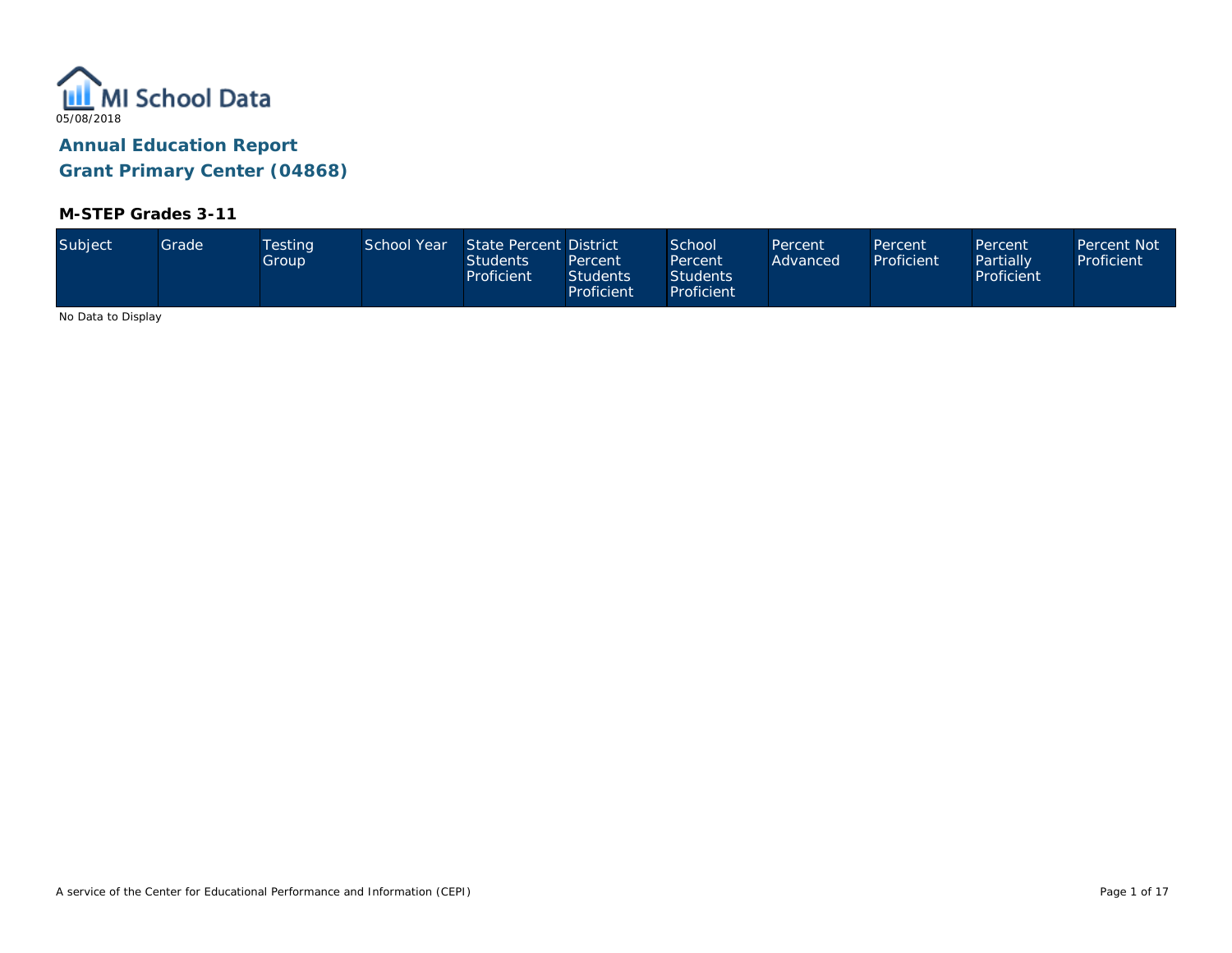

**SAT**

| Mean SAT<br>Location<br>School Year<br>Subject<br>Student <sup>®</sup><br><b>Benchmark</b><br><b>Name</b><br>Group<br>Score | Did Not Meet % Did Not<br>% Met or<br>Met or<br>Exceeded<br>Exceeded | <b>Number</b><br>Meet<br>Assessed |
|-----------------------------------------------------------------------------------------------------------------------------|----------------------------------------------------------------------|-----------------------------------|
|-----------------------------------------------------------------------------------------------------------------------------|----------------------------------------------------------------------|-----------------------------------|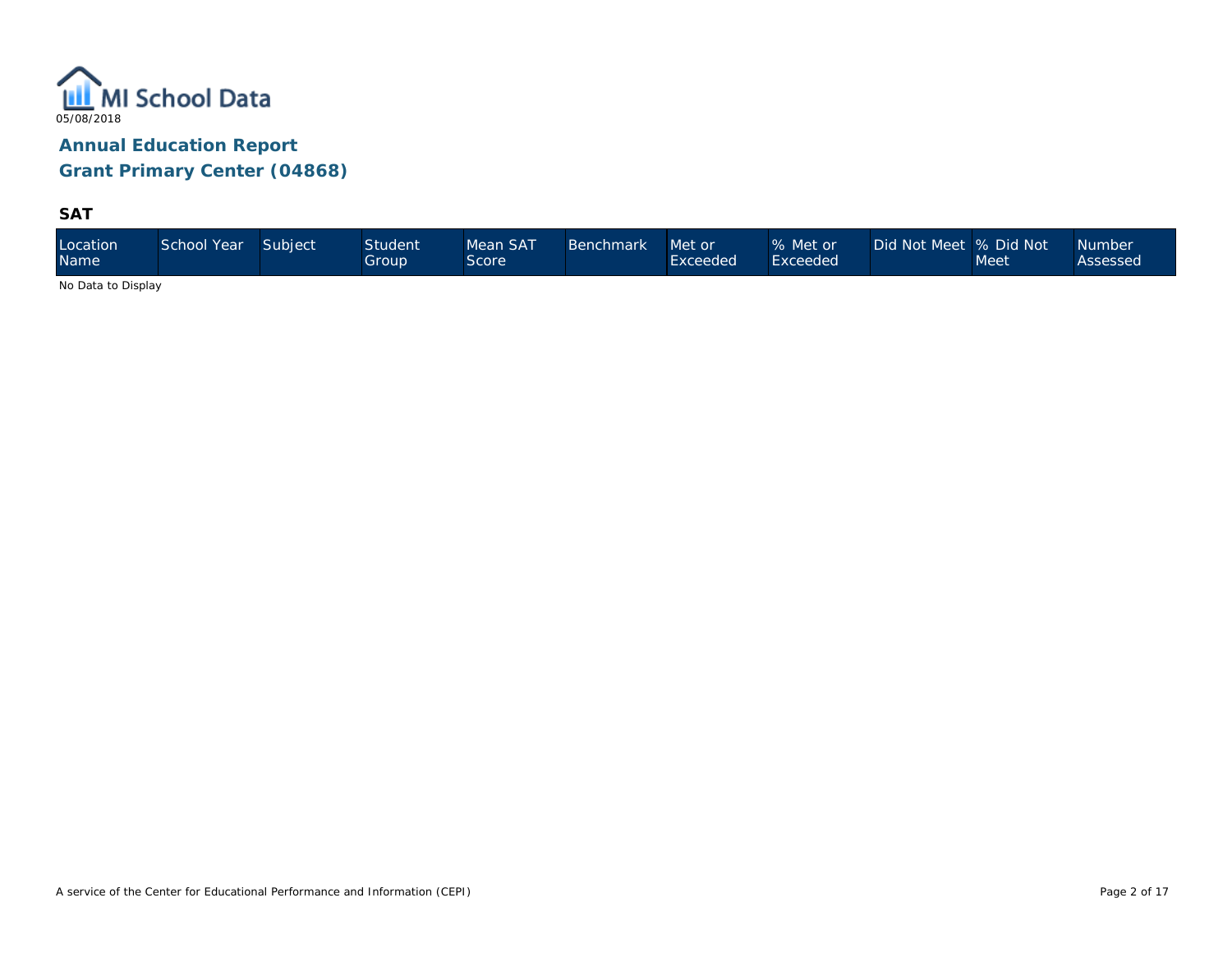

### **MI-Access Functional Independence**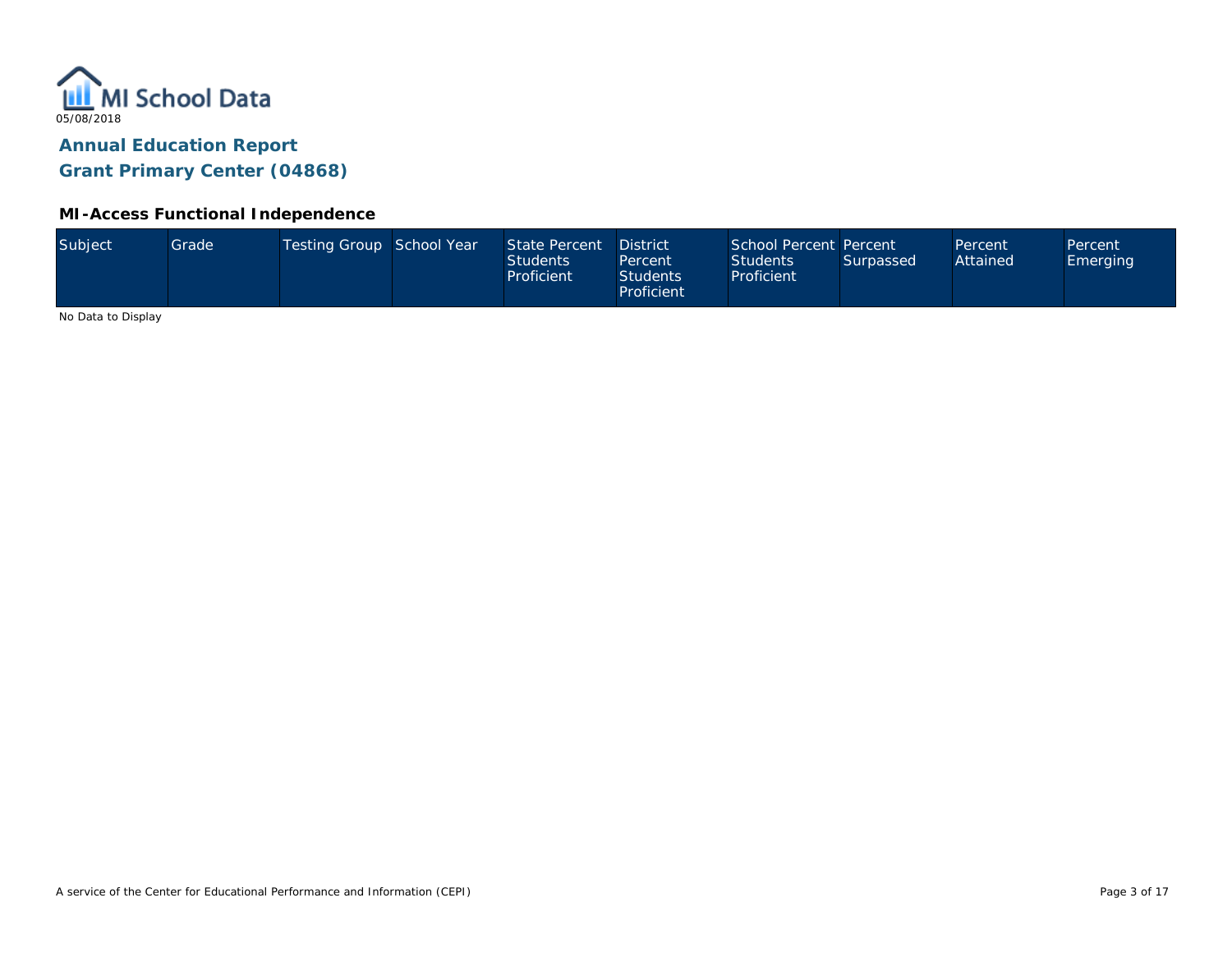

### **MI-Access Supported Independence**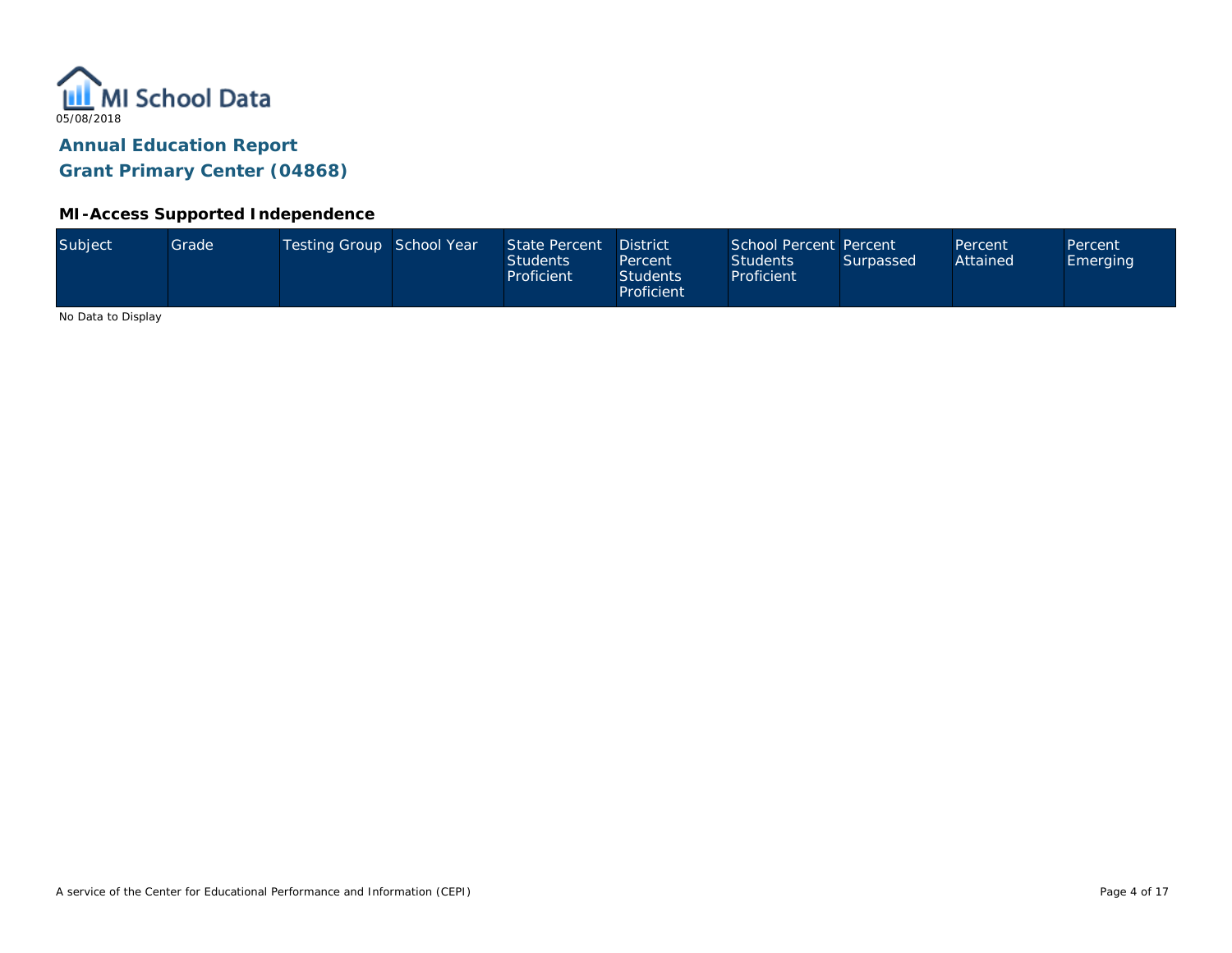

### **MI-Access Participation**

| Proficient | Subject | Grade <sup>1</sup> | Testing Group School Year |  | State Percent<br><b>Students</b><br>Proficient | <b>District</b><br>Percent<br><b>Students</b> | School Percent Percent<br><b>Students</b><br>Proficient | Surpassed | Percent<br>Attained | Percent<br><b>Emerging</b> |
|------------|---------|--------------------|---------------------------|--|------------------------------------------------|-----------------------------------------------|---------------------------------------------------------|-----------|---------------------|----------------------------|
|------------|---------|--------------------|---------------------------|--|------------------------------------------------|-----------------------------------------------|---------------------------------------------------------|-----------|---------------------|----------------------------|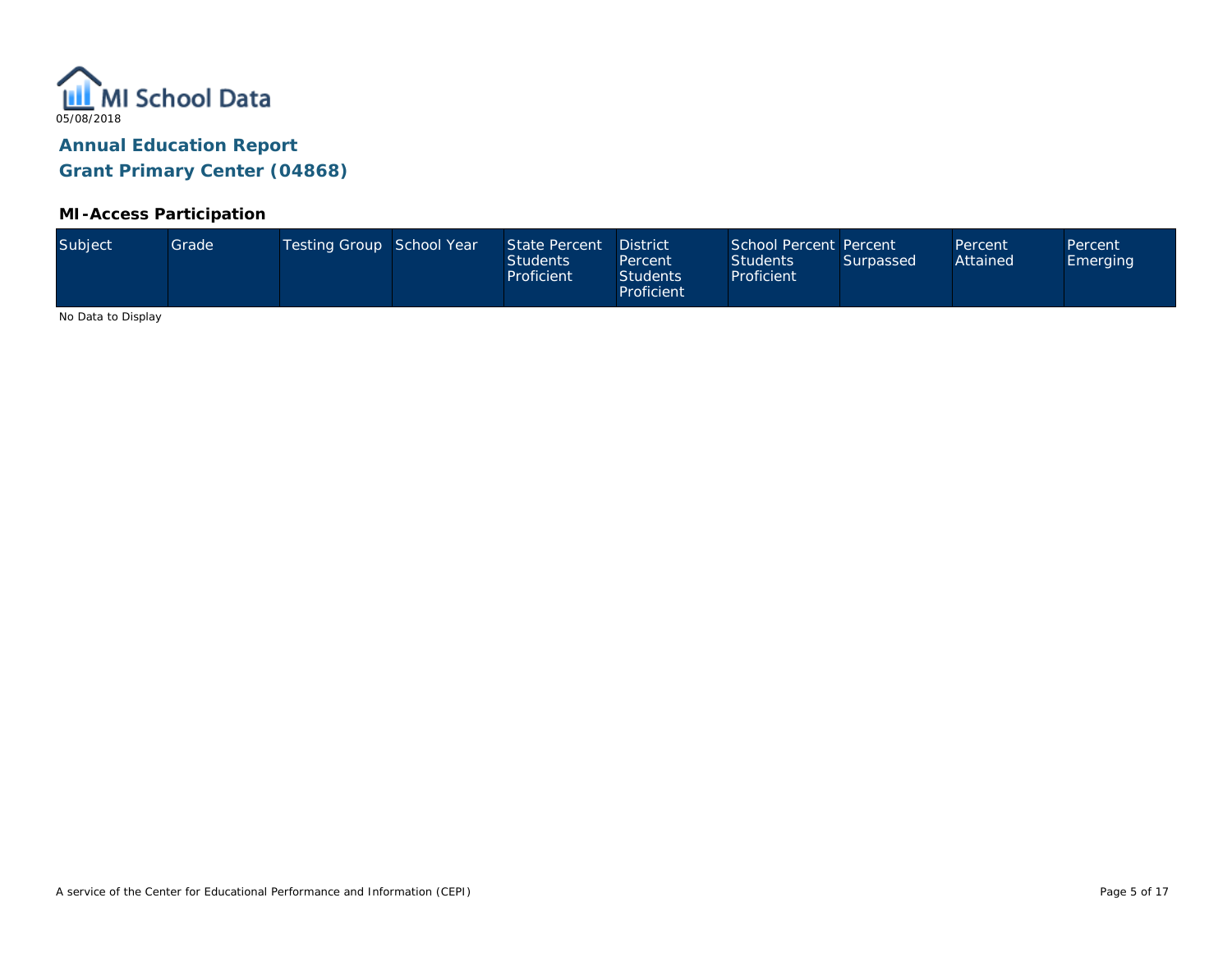

# **Accountability Details Subject Data**

| Testing<br>Group                            | Subject               | <b>State Tested</b><br>Total | State Percent<br>Proficient | <b>District</b><br><b>Tested Total</b> | <b>District</b><br>Percent<br>Proficient* | <b>School Tested School</b><br>Total | Percent<br>Proficient** |
|---------------------------------------------|-----------------------|------------------------------|-----------------------------|----------------------------------------|-------------------------------------------|--------------------------------------|-------------------------|
| <b>All Students</b>                         | <b>ELA</b>            | 98.6%                        | 49.5%                       | 99.0%                                  | 45.8%                                     | N/A                                  | N/A                     |
| All Students                                | Mathematics           | 98.7%                        | 39.1%                       | 99.0%                                  | 34.7%                                     | N/A                                  | N/A                     |
| All Students                                | Science               | 97.9%                        | 24.9%                       | 97.6%                                  | 27.0%                                     | N/A                                  | N/A                     |
| All Students                                | Social Studies        | 97.8%                        | 33.7%                       | 99.5%                                  | 39.1%                                     | N/A                                  | N/A                     |
| Bottom 30%                                  | <b>ELA</b>            | N/A                          | 3.8%                        | N/A                                    | 0.0%                                      | N/A                                  | N/A                     |
| Bottom 30%                                  | Mathematics           | N/A                          | 1.5%                        | N/A                                    | 0.0%                                      | N/A                                  | N/A                     |
| Bottom 30%                                  | Science               | N/A                          | 0.4%                        | N/A                                    | 0.0%                                      | N/A                                  | N/A                     |
| Bottom 30%                                  | <b>Social Studies</b> | N/A                          | 0.6%                        | N/A                                    | 0.0%                                      | N/A                                  | N/A                     |
| American<br>Indian or<br>Alaska Native      | <b>ELA</b>            | 97.6%                        | 40.5%                       | < 30                                   | <30                                       | N/A                                  | N/A                     |
| American<br>Indian or<br>Alaska Native      | <b>Mathematics</b>    | 97.8%                        | 28.8%                       | <30                                    | < 30                                      | N/A                                  | N/A                     |
| American<br>Indian or<br>Alaska Native      | Science               | 96.8%                        | 19.1%                       | < 30                                   | < 30                                      | N/A                                  | N/A                     |
| American<br>Indian or<br>Alaska Native      | <b>Social Studies</b> | 96.4%                        | 28.9%                       | < 30                                   | < 30                                      | N/A                                  | N/A                     |
| Asian                                       | <b>ELA</b>            | 99.1%                        | 70.5%                       | <30                                    | < 30                                      | N/A                                  | N/A                     |
| Asian                                       | <b>Mathematics</b>    | 99.3%                        | 68.9%                       | $<30$                                  | < 30                                      | N/A                                  | N/A                     |
| Asian                                       | Science               | 99.1%                        | 41.4%                       | $<30$                                  | <30                                       | N/A                                  | N/A                     |
| Asian                                       | <b>Social Studies</b> | 98.9%                        | 51.9%                       | $<30$                                  | < 30                                      | N/A                                  | N/A                     |
| Black or African ELA<br>American            |                       | 97.6%                        | 25.0%                       | <30                                    | <30                                       | N/A                                  | N/A                     |
| Black or African Mathematics<br>American    |                       | 97.5%                        | 14.2%                       | $<30$                                  | $<\!30$                                   | $\mathsf{N}/\mathsf{A}$              | N/A                     |
| Black or African Science<br>American        |                       | 96.0%                        | 7.0%                        | $<\!30$                                | $<30$                                     | N/A                                  | N/A                     |
| Black or African Social Studies<br>American |                       | 95.9%                        | 11.2%                       | $<\!30$                                | $<30$                                     | N/A                                  | N/A                     |
| Hispanic of Any ELA<br>Race                 |                       | 98.6%                        | 36.9%                       | 94.8%                                  | 39.0%                                     | N/A                                  | N/A                     |
| Hispanic of Any Mathematics<br>Race         |                       | 98.7%                        | 25.1%                       | 94.8%                                  | 21.8%                                     | N/A                                  | N/A                     |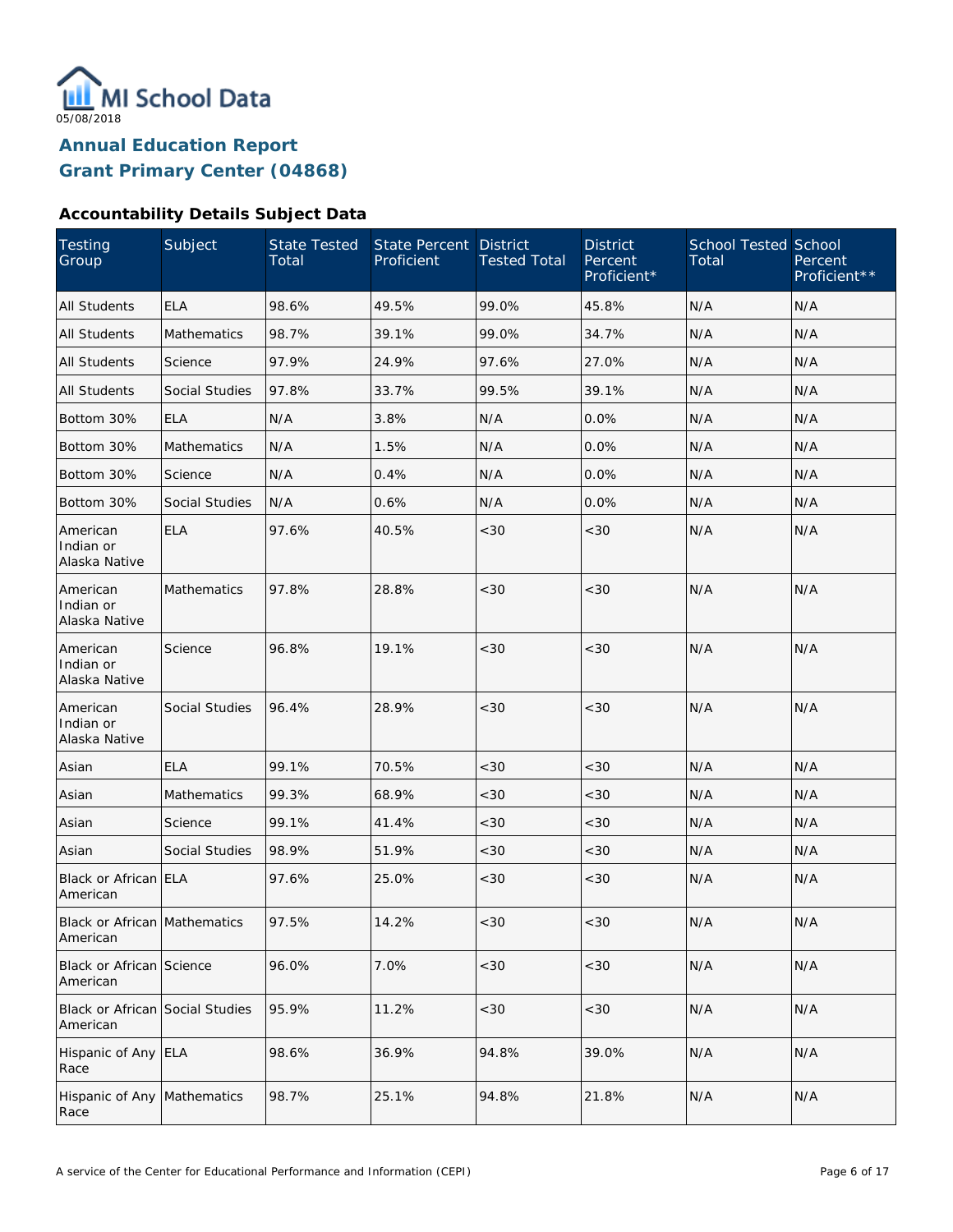

# **Accountability Details Subject Data**

| <b>Testing</b><br>Group                            | Subject            | <b>State Tested</b><br>Total | <b>State Percent</b><br>Proficient | <b>District</b><br><b>Tested Total</b> | <b>District</b><br>Percent<br>Proficient* | <b>School Tested School</b><br>Total | Percent<br>Proficient** |
|----------------------------------------------------|--------------------|------------------------------|------------------------------------|----------------------------------------|-------------------------------------------|--------------------------------------|-------------------------|
| Hispanic of Any Science<br>Race                    |                    | 97.7%                        | 13.5%                              | 89.1%                                  | 28.6%                                     | N/A                                  | N/A                     |
| Hispanic of Any Social Studies<br>Race             |                    | 97.8%                        | 21.1%                              | 100.0%                                 | 37.7%                                     | N/A                                  | N/A                     |
| Native<br>Hawaiian or<br>Other Pacific<br>Islander | <b>ELA</b>         | 97.7%                        | 54.8%                              | N/A                                    | N/A                                       | N/A                                  | N/A                     |
| Native<br>Hawaiian or<br>Other Pacific<br>Islander | Mathematics        | 98.1%                        | 43.4%                              | N/A                                    | N/A                                       | N/A                                  | N/A                     |
| Native<br>Hawaiian or<br>Other Pacific<br>Islander | Science            | 97.6%                        | 28.3%                              | N/A                                    | N/A                                       | N/A                                  | N/A                     |
| Native<br>Hawaiian or<br>Other Pacific<br>Islander | Social Studies     | 98.1%                        | 38.8%                              | N/A                                    | N/A                                       | N/A                                  | N/A                     |
| Two or More<br>Races                               | <b>ELA</b>         | 98.7%                        | 46.6%                              | 100.0%                                 | 35.5%                                     | N/A                                  | N/A                     |
| Two or More<br>Races                               | Mathematics        | 98.6%                        | 35.1%                              | 100.0%                                 | 22.6%                                     | N/A                                  | N/A                     |
| Two or More<br>Races                               | Science            | 97.7%                        | 21.9%                              | < 30                                   | < 30                                      | N/A                                  | N/A                     |
| Two or More<br>Races                               | Social Studies     | 97.7%                        | 29.7%                              | <30                                    | < 30                                      | N/A                                  | N/A                     |
| White                                              | <b>ELA</b>         | 98.9%                        | 56.1%                              | 99.6%                                  | 48.0%                                     | N/A                                  | N/A                     |
| White                                              | <b>Mathematics</b> | 99.0%                        | 45.6%                              | 99.6%                                  | 37.6%                                     | N/A                                  | N/A                     |
| White                                              | Science            | 98.4%                        | 29.7%                              | 99.1%                                  | 27.9%                                     | N/A                                  | N/A                     |
| White                                              | Social Studies     | 98.3%                        | 39.7%                              | 99.4%                                  | 40.0%                                     | N/A                                  | N/A                     |
| Economically<br>Disadvantaged                      | <b>ELA</b>         | 98.2%                        | 33.5%                              | 99.5%                                  | 36.6%                                     | N/A                                  | N/A                     |
| Economically<br>Disadvantaged                      | Mathematics        | 98.3%                        | 23.3%                              | 99.5%                                  | 27.8%                                     | N/A                                  | N/A                     |
| Economically<br>Disadvantaged                      | Science            | 97.2%                        | 13.0%                              | 98.7%                                  | 21.6%                                     | N/A                                  | N/A                     |
| Economically<br>Disadvantaged                      | Social Studies     | 97.0%                        | 18.3%                              | 99.1%                                  | 33.8%                                     | N/A                                  | N/A                     |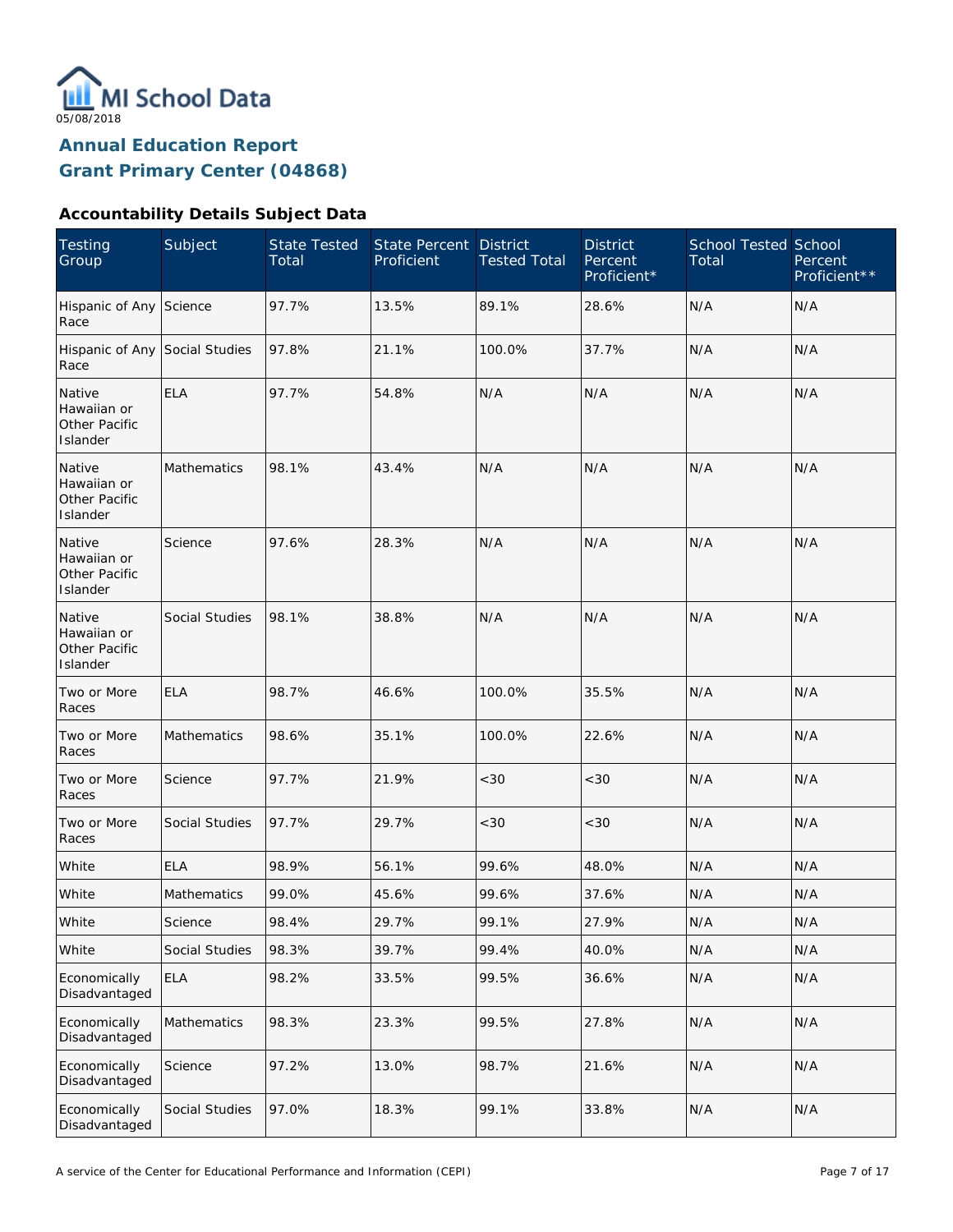

# **Accountability Details Subject Data**

| <b>Testing</b><br>Group                     | Subject            | <b>State Tested</b><br>Total | State Percent<br>Proficient | <b>District</b><br><b>Tested Total</b> | <b>District</b><br>Percent<br>Proficient* | <b>School Tested School</b><br>Total | Percent<br>Proficient** |
|---------------------------------------------|--------------------|------------------------------|-----------------------------|----------------------------------------|-------------------------------------------|--------------------------------------|-------------------------|
| English<br>Learners                         | <b>ELA</b>         | 98.6%                        | 24.0%                       | 100.0%                                 | 13.4%                                     | N/A                                  | N/A                     |
| English<br>Learners                         | <b>Mathematics</b> | 99.0%                        | 23.0%                       | 100.0%                                 | 16.7%                                     | N/A                                  | N/A                     |
| English<br>Learners                         | Science            | 98.4%                        | 5.0%                        | 100.0%                                 | 6.1%                                      | N/A                                  | N/A                     |
| English<br>Learners                         | Social Studies     | 98.2%                        | 7.8%                        | 100.0%                                 | 10.0%                                     | N/A                                  | N/A                     |
| <b>Students With</b><br><b>Disabilities</b> | <b>ELA</b>         | 97.5%                        | 26.0%                       | 99.2%                                  | 23.6%                                     | N/A                                  | N/A                     |
| <b>Students With</b><br><b>Disabilities</b> | <b>Mathematics</b> | 97.9%                        | 20.7%                       | 99.2%                                  | 21.8%                                     | N/A                                  | N/A                     |
| <b>Students With</b><br><b>Disabilities</b> | Science            | 96.9%                        | 15.8%                       | 98.2%                                  | 12.2%                                     | N/A                                  | N/A                     |
| Students With<br><b>Disabilities</b>        | Social Studies     | 95.9%                        | 14.2%                       | 100.0%                                 | 19.6%                                     | N/A                                  | N/A                     |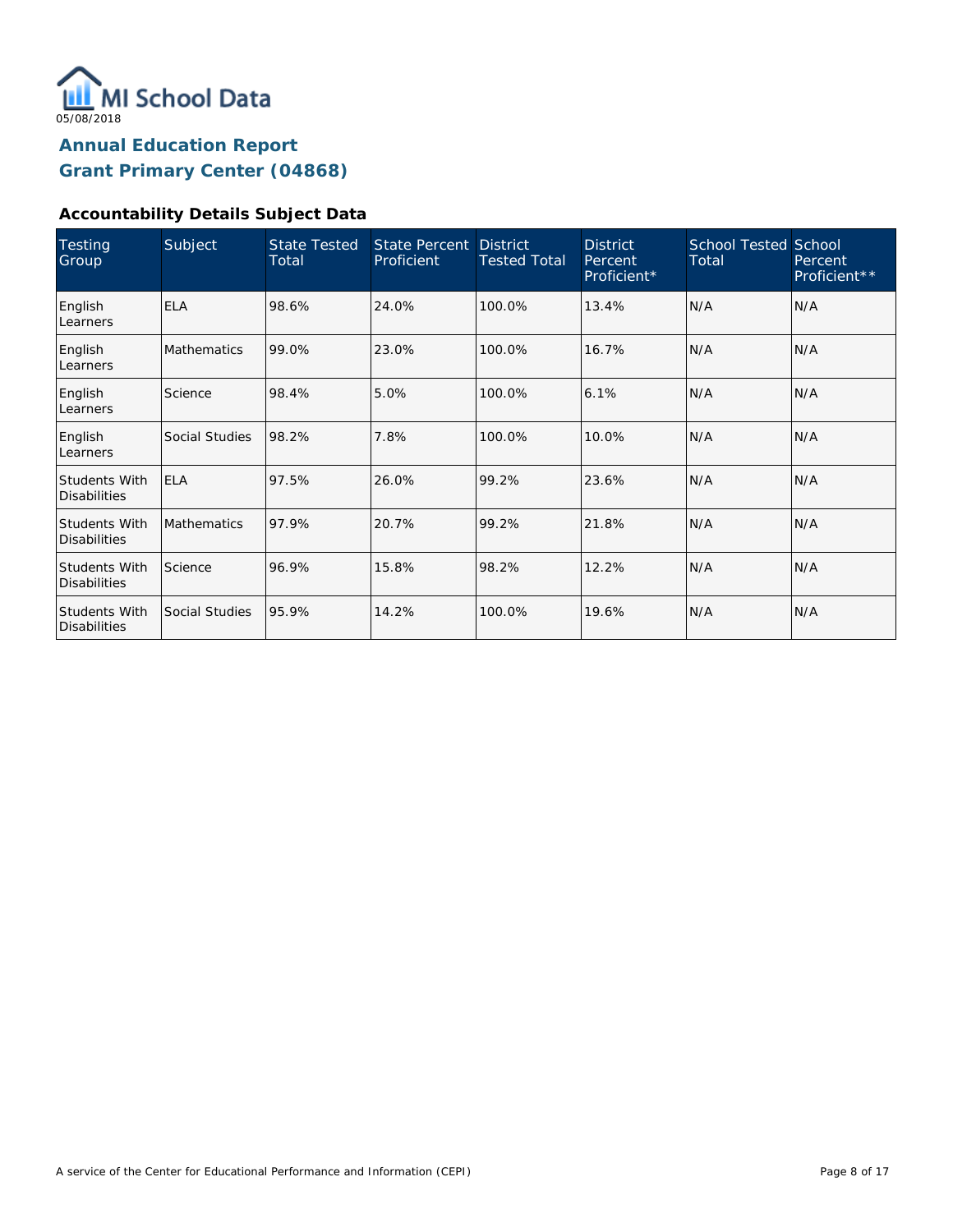

# **Accountability Details Graduation Data**

| <b>Student Group</b>                                | Statewide | <b>District</b> | School |
|-----------------------------------------------------|-----------|-----------------|--------|
| <b>All Students</b>                                 | 79.65%    | 84.03%          | N/A    |
| American Indian or Alaska<br>Native                 | 66.57%    | 100.00%         | N/A    |
| Asian                                               | 90.20%    | N/A             | N/A    |
| <b>Black or African American</b>                    | 67.36%    | 100.00%         | N/A    |
| Hispanic of Any Race                                | 72.60%    | 71.43%          | N/A    |
| Native Hawaiian or Other Pacific 77.68%<br>Islander |           | N/A             | N/A    |
| Two or More Races                                   | 73.67%    | 100.00%         | N/A    |
| White                                               | 83.38%    | 86.49%          | N/A    |
| Female                                              | 83.46%    | N/A             | N/A    |
| Male                                                | 76.04%    | N/A             | N/A    |
| Economically Disadvantaged                          | 67.10%    | 75.71%          | N/A    |
| English Learners                                    | 72.11%    | 64.29%          | N/A    |
| <b>Students With Disabilities</b>                   | 55.35%    | 64.71%          | N/A    |
| Bottom 30%                                          | N/A       | N/A             | N/A    |

*\* All data based on students enrolled for a full academic year.*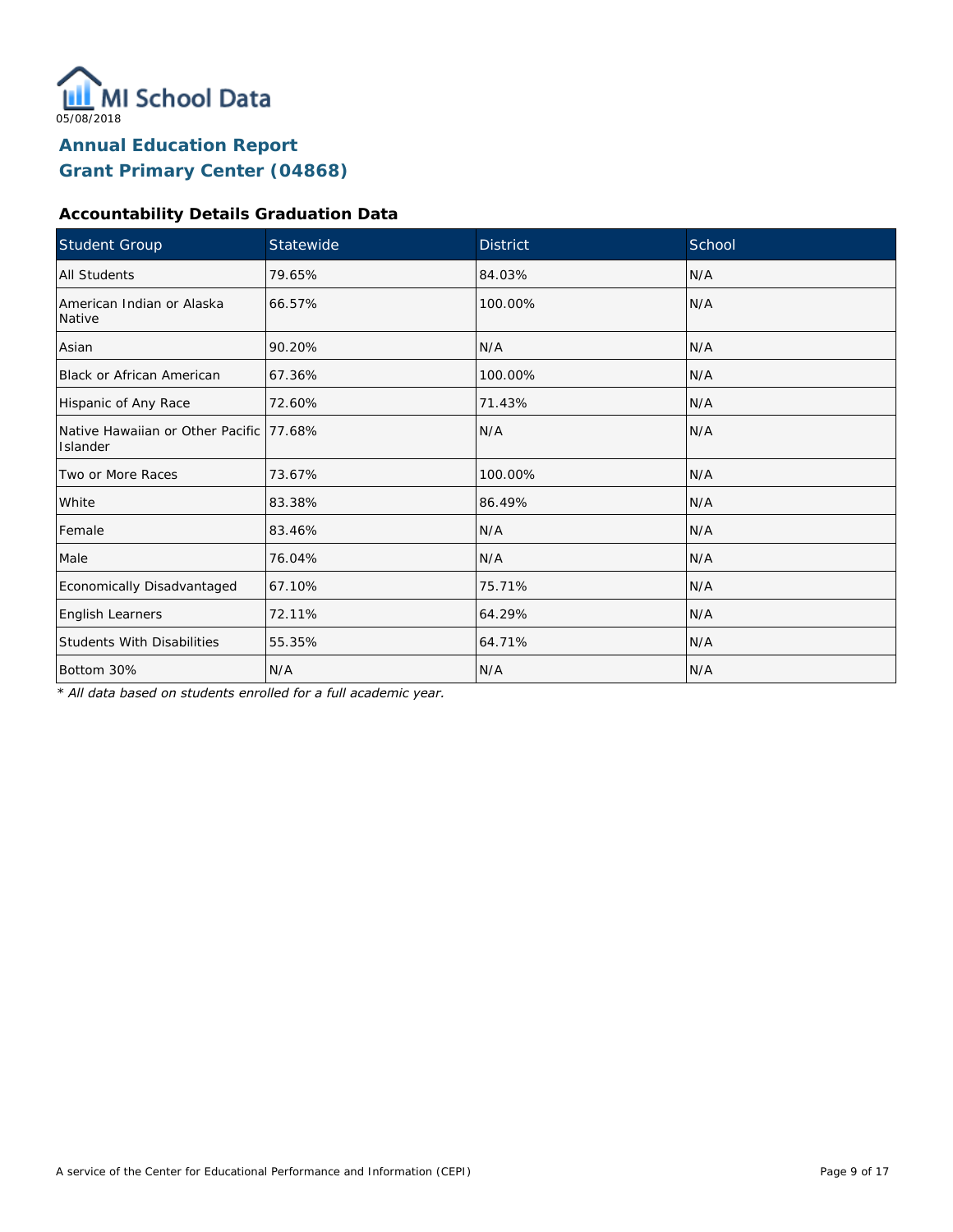

# **Accountability Details Attendance Data**

| <b>Student Group</b> | Statewide | <b>District</b> | School <sup>1</sup> |
|----------------------|-----------|-----------------|---------------------|
| All Students         | 84.41%    | 84.10%          | $179.31\%$          |

*\* All data based on students enrolled for a full academic year.*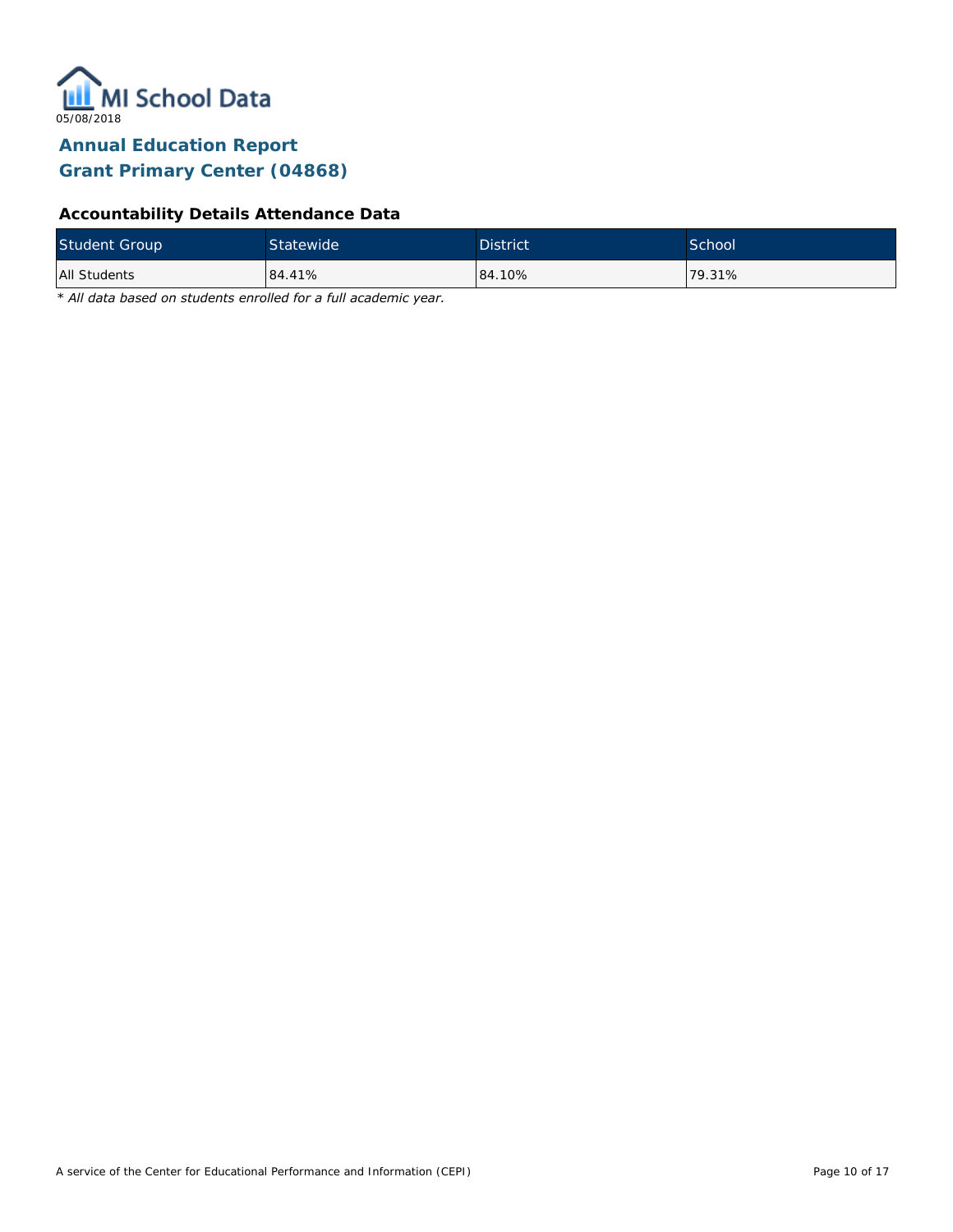

### **Accountability Index Data**

| School Name             | Proficiency<br><b>Index Value</b> | Growth Index<br>Value | Graduation Rate EL Progress<br>Index Value | Index Value | School<br>Quality/Student Participation<br>Success Index<br>Value | General<br>Index Value | <b>EL Participation</b><br>Index Value | Overall Index<br>Value |
|-------------------------|-----------------------------------|-----------------------|--------------------------------------------|-------------|-------------------------------------------------------------------|------------------------|----------------------------------------|------------------------|
| Grant Primary<br>Center | IN/A                              | IN/A                  | N/A                                        | IN/A        | 74.21                                                             | IN/A                   | 100.00                                 | 75.93                  |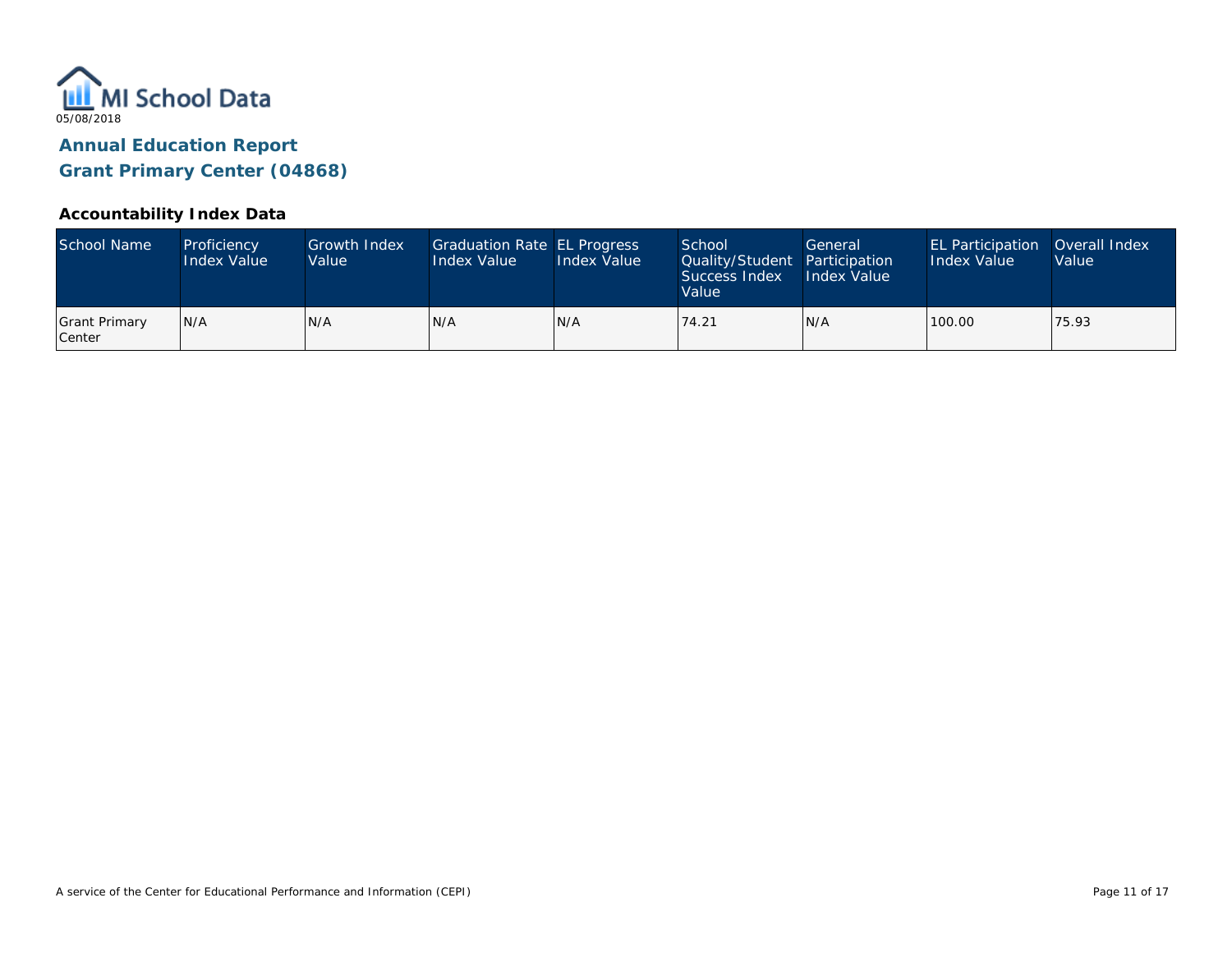

### **Teacher Quality - Qualification**

|                                                                                                              | <b>Other</b> | B.A. | M.A. | P.H.D. |
|--------------------------------------------------------------------------------------------------------------|--------------|------|------|--------|
| Professional<br>Qualifications of All Public<br>Elementary and<br>Secondary School<br>Teachers in the School |              | C    | 16   |        |
| Professional<br>Qualifications of All Public<br>Elementary and<br>Secondary School<br>Teachers in the School |              |      |      |        |

*Professional Qualifications are defined by the State and may include information such as the degrees of public school teachers (e.g., percentage of teachers with Bachelors Degrees or Masters Degrees) or the percentage of fully certified teachers*

#### **Teacher Quality - Class**

|                                                                                                                                 | School Aggregate | <b>High-Poverty Schools</b> | Low-Poverty Schools |
|---------------------------------------------------------------------------------------------------------------------------------|------------------|-----------------------------|---------------------|
| Percentage of Core Academic<br>Subject Elementary and<br>Secondary School Classes not<br>Taught by Highly Qualified<br>Teachers | $0.0\%$          | N/A                         | N/A                 |
| Percentage of Core Academic<br>Subject Elementary and<br>Secondary School Classes not<br>Taught by Highly Qualified<br>Teachers | N/A              | N/A                         | N/A                 |

#### **Teacher Quality - Provisional**

|                                                                                                                     | <b>Certification Percent</b> |
|---------------------------------------------------------------------------------------------------------------------|------------------------------|
| Percentage of Public Elementary and Secondary School Teachers   0.0%<br>in the School with Emergency Certification  |                              |
| Percentage of Public Elementary and Secondary School Teachers   33.3%<br>in the School with Emergency Certification |                              |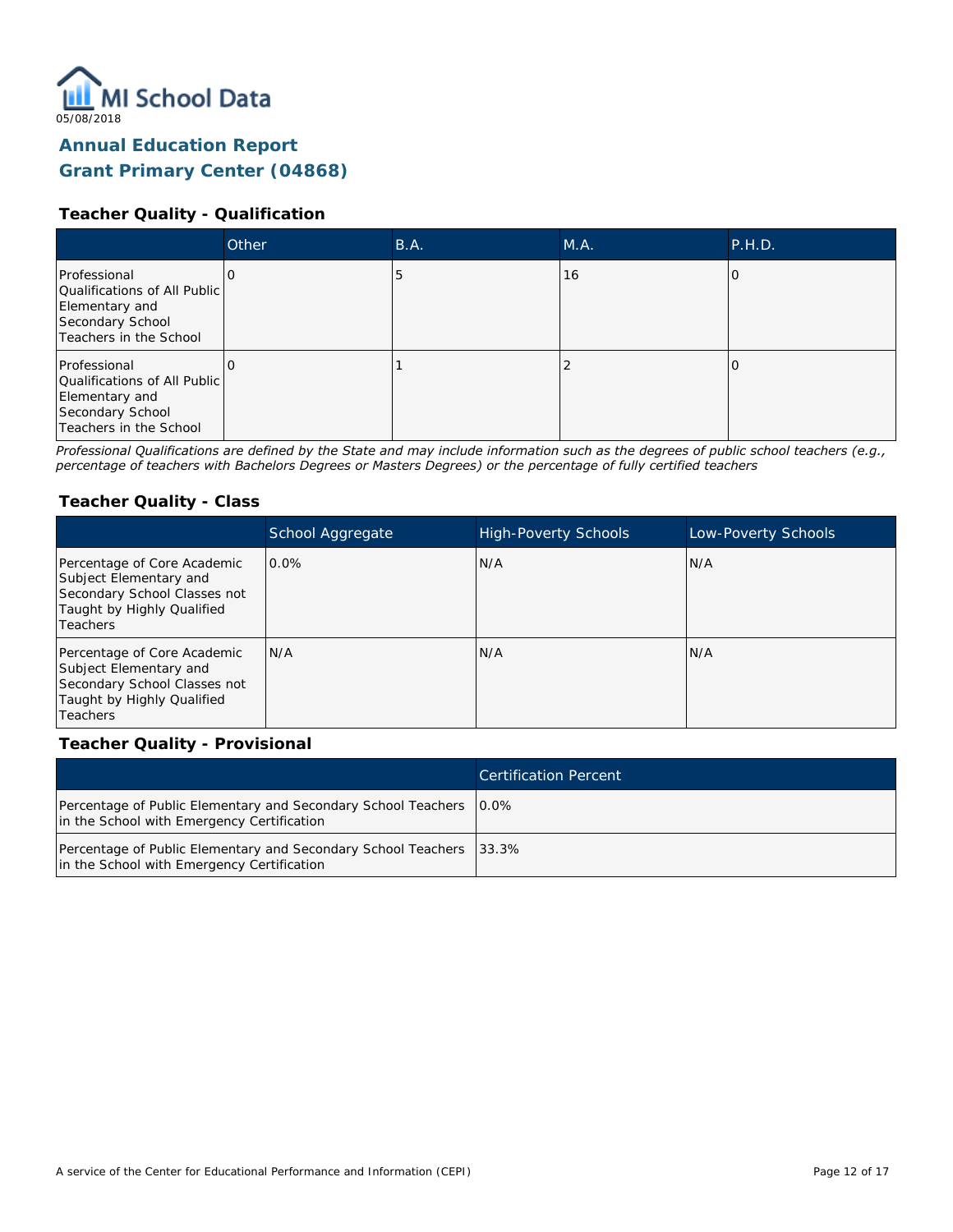

#### **NAEP Grade 4 Math**

|                                                                                                                                                                                                    | Percent of<br><b>Students</b>                           | Percent below<br><b>Basic</b>                         | Percent Basic                                          | Percent Proficient                                    | Percent Advanced                               |
|----------------------------------------------------------------------------------------------------------------------------------------------------------------------------------------------------|---------------------------------------------------------|-------------------------------------------------------|--------------------------------------------------------|-------------------------------------------------------|------------------------------------------------|
| <b>All Students</b>                                                                                                                                                                                | 100                                                     | 25                                                    | 39                                                     | 28                                                    | 7                                              |
| Male<br>Female                                                                                                                                                                                     | 50<br>50                                                | 25<br>25                                              | 39<br>42                                               | 28<br>26                                              | 6                                              |
| National Lunch<br>Program Eligibility<br>Eligible<br>Not Eligible<br>Info not available                                                                                                            | 48<br>43                                                | 40<br>12<br>$\ddagger$                                | 42<br>36<br>$\ddagger$                                 | 17<br>39<br>$\ddagger$                                | 2<br>13<br>$\ddagger$                          |
| Race/Ethnicity<br>White<br><b>Black or African</b><br>American<br>Hispanic<br>Asian<br>American Indian or<br>Alaska Native<br>Native Hawaiian or<br>Other Pacific<br>Islander<br>Two or More Races | 65<br>17<br>8<br>5<br>‡<br>$\ddagger$<br>$\overline{4}$ | 17<br>55<br>39<br>9<br>$\ddagger$<br>$\ddagger$<br>24 | 41<br>36<br>43<br>21<br>$\ddagger$<br>$\ddagger$<br>37 | 34<br>9<br>15<br>42<br>$\ddagger$<br>$\ddagger$<br>26 | 8<br>4<br>28<br>$\ddagger$<br>$\ddagger$<br>12 |
| Student classified as<br>having a disability<br><b>SD</b><br>Not SD                                                                                                                                | 11<br>89                                                | 59<br>21                                              | 28<br>40                                               | 11<br>30                                              | $\overline{2}$<br>8                            |
| Student is an English<br>Language Learner<br>ELL<br>Not ELL                                                                                                                                        | 8<br>92                                                 | 41<br>24                                              | 40<br>39                                               | 16<br>29                                              | $\overline{2}$<br>$\overline{8}$               |

*‡ Reporting Standards not met. Note: Observed differences are not necessarily statistically significant. Detail may not sum to total because of rounding. SOURCE: U.S. Department of Education. Institute for Education Sciences. National Center for Education Statistics. National Assessment of Educational Progress (NAEP) 2017 Mathematics Achievement.*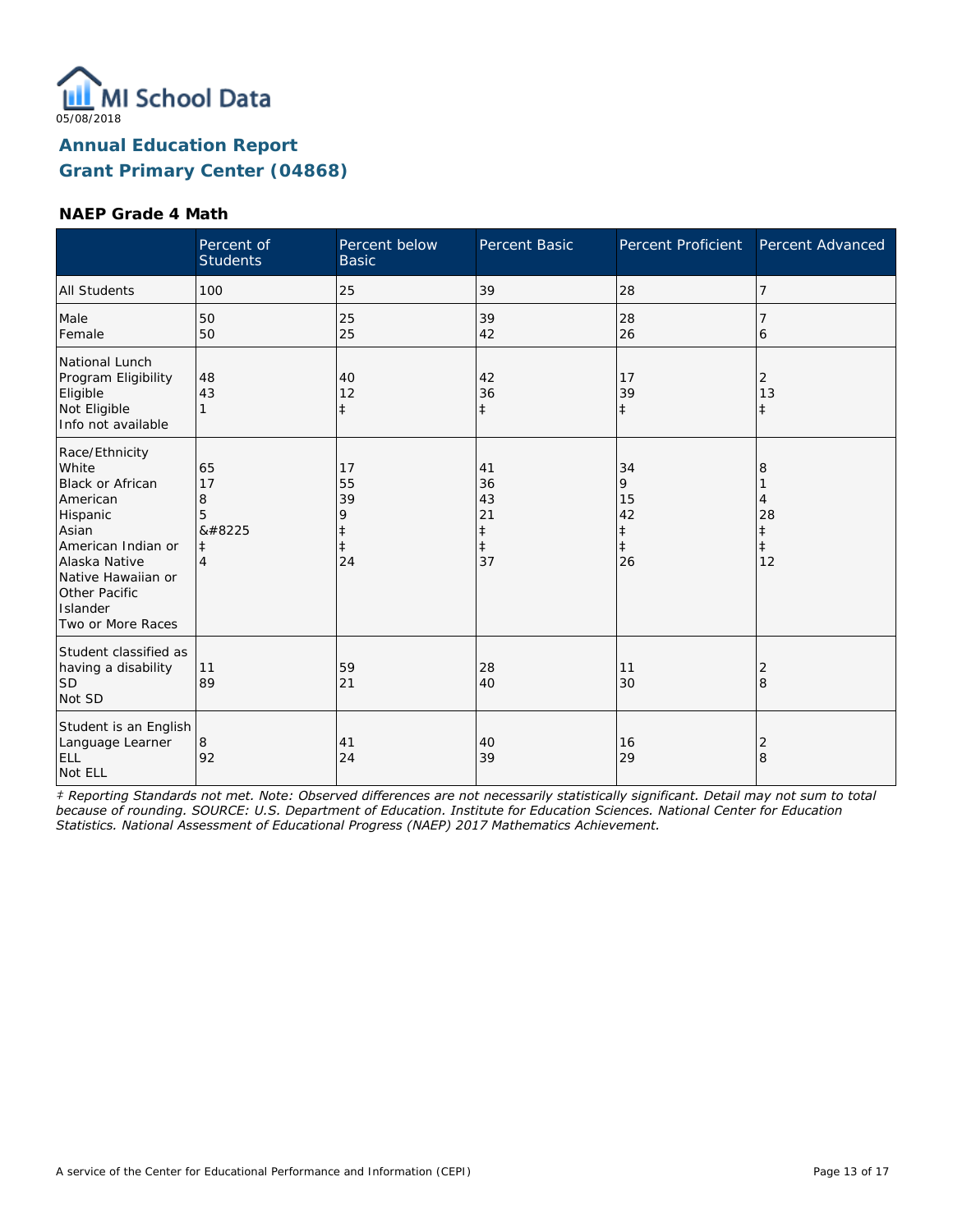

#### **NAEP Grade 8 Math**

|                                                                                                                                                                                                    | Percent of<br><b>Students</b>    | Percent below<br><b>Basic</b>                          | Percent Basic                                          | Percent Proficient                                    | Percent Advanced                      |
|----------------------------------------------------------------------------------------------------------------------------------------------------------------------------------------------------|----------------------------------|--------------------------------------------------------|--------------------------------------------------------|-------------------------------------------------------|---------------------------------------|
| <b>All Students</b>                                                                                                                                                                                | 100                              | 33                                                     | 35                                                     | 22                                                    | 9                                     |
| Male<br>Female                                                                                                                                                                                     | 51<br>49                         | 35<br>32                                               | 34<br>37                                               | 21<br>23                                              | 10<br>7                               |
| National Lunch<br>Program Eligibility<br>Eligible<br>Not Eligible<br>Info not available                                                                                                            | 41<br>58<br>1                    | 52<br>20<br>$\ddagger$                                 | 32<br>38<br>$\ddagger$                                 | 13<br>29<br>$\ddagger$                                | 2<br>13<br>$\ddagger$                 |
| Race/Ethnicity<br>White<br><b>Black or African</b><br>American<br>Hispanic<br>Asian<br>American Indian or<br>Alaska Native<br>Native Hawaiian or<br>Other Pacific<br>Islander<br>Two or More Races | 71<br>15<br>7<br>$\ddagger$<br>3 | 26<br>67<br>48<br>13<br>$\ddagger$<br>$\ddagger$<br>40 | 38<br>24<br>36<br>23<br>$\ddagger$<br>$\ddagger$<br>38 | 27<br>8<br>12<br>27<br>$\ddagger$<br>$\ddagger$<br>16 | 10<br>3<br>38<br>ŧ<br>$\ddagger$<br>6 |
| Student classified as<br>having a disability<br><b>SD</b><br>Not SD                                                                                                                                | 46<br>58                         | 45<br>20                                               | 37<br>38                                               | 15<br>29                                              | 3<br>13                               |
| Student is an English<br>Language Learner<br>ELL<br>Not ELL                                                                                                                                        | 6<br>94                          | 75<br>31                                               | 23<br>26                                               | $\overline{2}$<br>24                                  | $\#$<br>9                             |

*‡ Reporting Standards not met. NOTE: Observed differences are not necessarily statistically significant. Detail may not sum to total because of rounding. SOURCE: U.S. Department of Education. Institute for Education Sciences. National Center for Education Statistics. National Assessment of Educational Progress (NAEP) 2017 Mathematics Achievement.*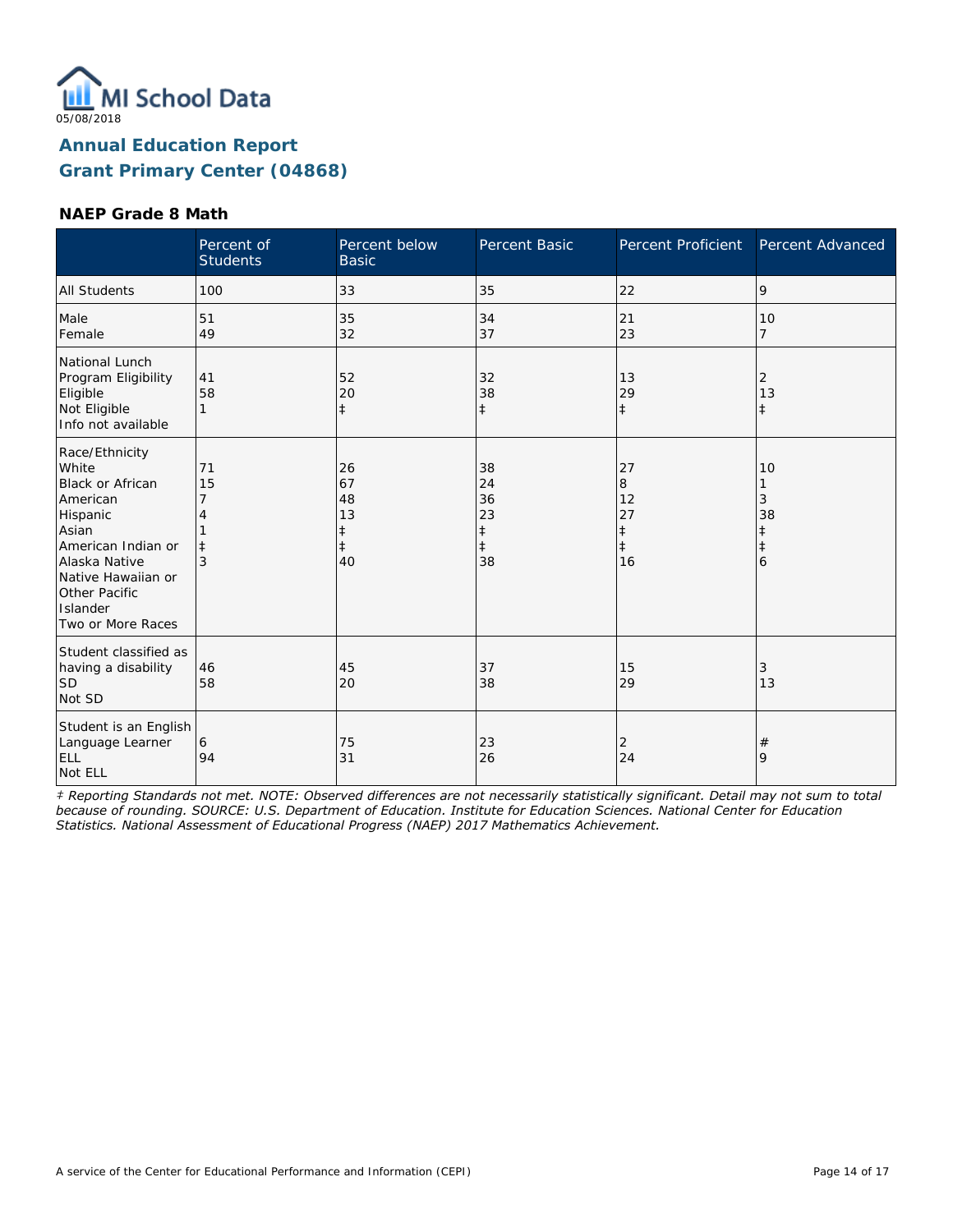

### **NAEP Grade 4 Reading**

|                                                                                                                                                                                             | Percent of<br><b>Students</b> | Percent below<br><b>Basic</b>                          | Percent Basic                                          | Percent Proficient                                    | Percent Advanced                          |
|---------------------------------------------------------------------------------------------------------------------------------------------------------------------------------------------|-------------------------------|--------------------------------------------------------|--------------------------------------------------------|-------------------------------------------------------|-------------------------------------------|
| <b>All Students</b>                                                                                                                                                                         | 100                           | 33                                                     | 35                                                     | 22                                                    | 9                                         |
| Male<br>Female                                                                                                                                                                              | 51<br>49                      | 35<br>32                                               | 34<br>37                                               | 21<br>23                                              | 10<br>$\overline{7}$                      |
| National Lunch<br>Program Eligibility<br>Eligible<br>Not Eligible<br>Info not available                                                                                                     | 41<br>58<br>$\mathbf{1}$      | 52<br>20<br>$\ddagger$                                 | 32<br>38<br>$\ddagger$                                 | 13<br>29<br>$\ddagger$                                | 2<br>13<br>$\ddagger$                     |
| Race/Ethnicity<br>White<br>Black or African<br>American<br>Hispanic<br>Asian<br>American Indian or<br>Alaska Native<br>Native Hawaiian or<br>Other Pacific<br>Islander<br>Two or More Races | 71<br>15<br>3                 | 26<br>67<br>48<br>13<br>$\ddagger$<br>$\ddagger$<br>40 | 38<br>24<br>36<br>23<br>$\ddagger$<br>$\ddagger$<br>38 | 27<br>8<br>12<br>27<br>$\ddagger$<br>$\ddagger$<br>16 | 10<br>3<br>38<br>$\pm$<br>$\ddagger$<br>6 |
| Student classified as<br>having a disability<br><b>SD</b><br>Not SD                                                                                                                         | 46<br>58                      | 45<br>20                                               | 37<br>38                                               | 15<br>29                                              | 3<br>13                                   |
| Student is an English<br>Language Learner<br>ELL<br>Not ELL                                                                                                                                 | 6<br>94                       | 75<br>31                                               | 23<br>36                                               | 2<br>24                                               | $^{\#}$<br>9                              |

*# Rounds to zero*

*‡ Reporting Standards not met. NOTE: Observed differences are not necessarily statistically significant. Detail may not sum to total because of rounding. SOURCE: U.S. Department of Education, Institute of Education Sciences, National Center for Education Statistics, National Assessment of Educational Progress (NAEP), 2017 Reading Assessment.*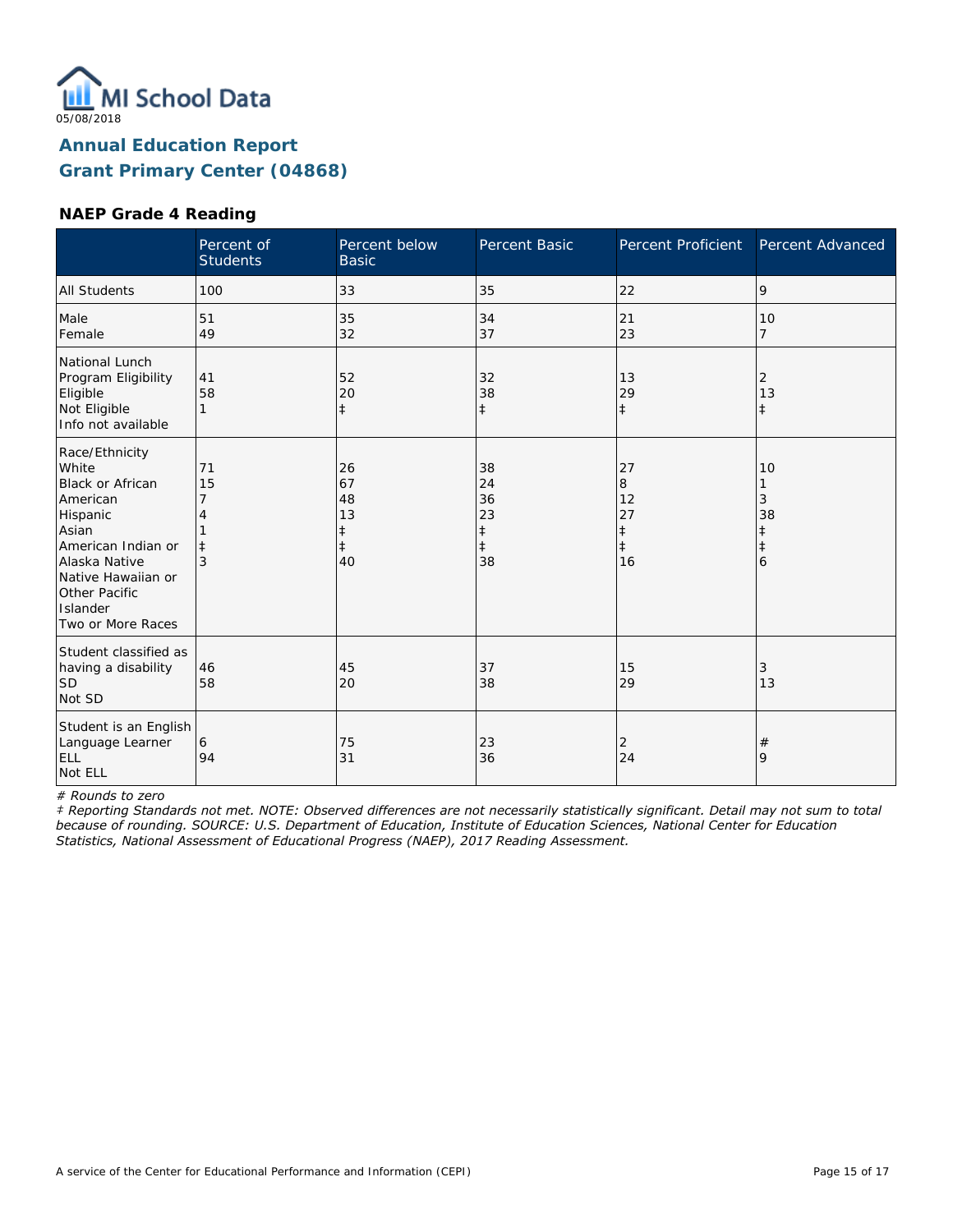

### **NAEP Grade 8 Reading**

|                                                                                                                                                                                          | Percent of<br><b>Students</b>  | Percent below<br><b>Basic</b>                 | Percent Basic                                          | Percent Proficient                                    | Percent Advanced                               |
|------------------------------------------------------------------------------------------------------------------------------------------------------------------------------------------|--------------------------------|-----------------------------------------------|--------------------------------------------------------|-------------------------------------------------------|------------------------------------------------|
| <b>All Students</b>                                                                                                                                                                      | 100                            | 33                                            | 35                                                     | 22                                                    | 9                                              |
| Male<br>Female                                                                                                                                                                           | 51<br>49                       | 35<br>32                                      | 34<br>37                                               | 21<br>23                                              | 10<br>7                                        |
| National Lunch<br>Program Eligibility<br>Eligible<br>Not Eligible<br>Info not available                                                                                                  | 41<br>58                       | 52<br>20<br>$\ddagger$                        | 32<br>38<br>$\ddagger$                                 | 13<br>29<br>$\ddagger$                                | 2<br>13<br>$\ddagger$                          |
| Race/Ethnicity<br>White<br><b>Black or Afican</b><br>American<br>Hispanic<br>Asian/Native<br>Hawaiian or Pacific<br>Islander<br>American Indian or<br>Alaska Native<br>Two or More Races | 71<br>15<br>$^{\ddagger}$<br>3 | 26<br>67<br>48<br>13<br>‡<br>$\ddagger$<br>40 | 38<br>24<br>36<br>23<br>$\ddagger$<br>$\ddagger$<br>38 | 27<br>8<br>12<br>27<br>$\ddagger$<br>$\ddagger$<br>16 | 10<br>3<br>38<br>$\ddagger$<br>$\ddagger$<br>6 |
| Student classified as<br>having a disability<br>lsd<br>Not SD                                                                                                                            | 46<br>58                       | 45<br>20                                      | 37<br>38                                               | 15<br>29                                              | 3<br>13                                        |
| Student is an English<br>Language Learner<br>ELL<br>Not ELL                                                                                                                              | 6<br>94                        | 75<br>31                                      | 23<br>36                                               | 2<br>24                                               | $^{\#}$<br>9                                   |

*# Rounds to zero*

*‡ Reporting Standards not met. NOTE: Observed differences are not necessarily statistically significant. Detail may not sum to total because of rounding. SOURCE: U.S. Department of Education, Institute of Education Sciences, National Center for Education Statistics, National Assessment of Educational Progress (NAEP), 2017 Reading Assessment.*